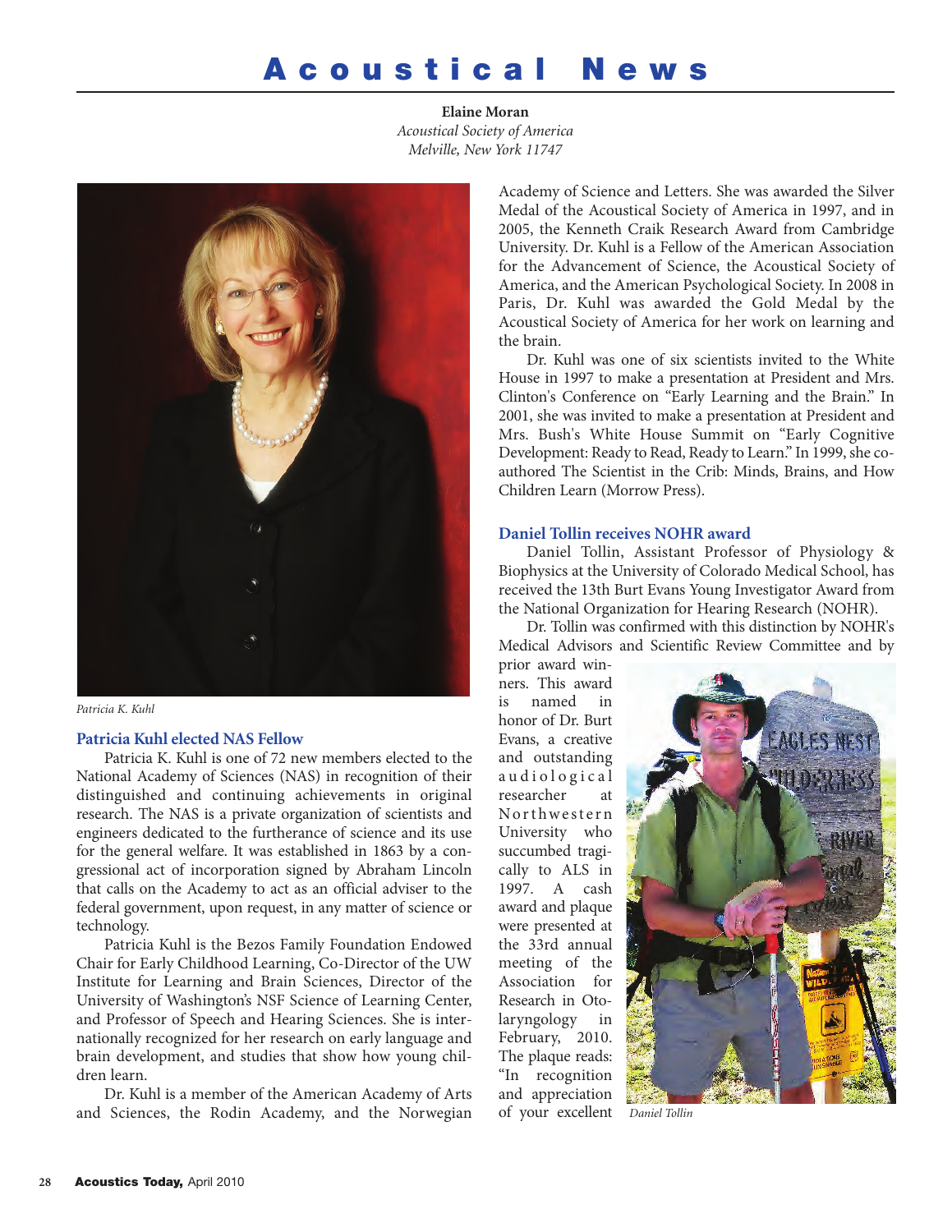achievements in auditory investigations and your dedicated commitment to the pursuit of otologic science. You have shown distinction and promise, and we commend your exemplary endeavors. You are a most deserving and fitting recipient of this award."

Dr. Tollin, a member of the Acoustical Society of America, received his undergraduate degree in biomedical engineering from Boston University and his Masters and Ph.D. in experimental psychology from Oxford University. He did postdoctoral training in the Department of Physiology at the University of Wisconsin-Madison. Dr. Tollin has begun to tackle the problem of developmental changes in the binaural auditory system following conductive hearing loss.

# **Hugo Fastl receives DEGA award**

Prof. Dr.-Inc. Hugo Fastl recently received the Helmholtz Medaille from the German Acoustical Society (DEGA), its most prestegious award, which is bestowed for lifetime achievements in acoustics. The (translated)



*Prof. Dr.-Inc. Hugo Fastl*

citation reads: "The German Acoustical Society (DEGA) bestows the Helmholtz Medal on Prof. Dr.-Ing. Hugo Fastl for outstanding and multifaceted contributions to research and teaching, in particular in hearing acoustics and its practical applications."

Hugo Fastl received Dr.-Ing. And Dr.-Ing. Hab. Degrees from the Technical University of München. He is a Fellow of the Acoustical Society of America.

# **Robert A. Frosch awarded the 2010 George E. Pake Prize**

Robert A. Frosch has been awarded the 2010 George E. Pake Prize by the American Physical Society. The award citation reads: "For original research in marine geophysics, exceptional leadership and innovative management of the General Motors Research Laboratory, and sustained contributions to national science policy."

The George E. Pake Prize, awarded to recognize and encourage outstanding work by physicists combining original research accomplishments with leadership in the management of research or development in industry, was endowed in 1983 by the Xerox Corporation in recognition of the outstanding achievements of George E. Pake, as a research physicist and a director of industrial research.

Robert A. Frosch received a Ph.D. in 1952 from Columbia University. He worked as a research scientist and

# **The Best Acoustic Door and Window Systems…Period!**



**Metal Swinging Doors**

**Metal Fixed Window Systems**

**Metal Sliding Doors**

**Wood and Plastic Laminate Swinging Doors**

**Overly offers a complete line of custom Architectural Acoustic Door and Fixed Window Systems with performance ratings up to STC 55.**



**Tel: 1-800-979-7300** ◆ **Fax: 1-724-830-2871** ◆ **Email: overly@overly.com** ◆ **Web: www.overly.com**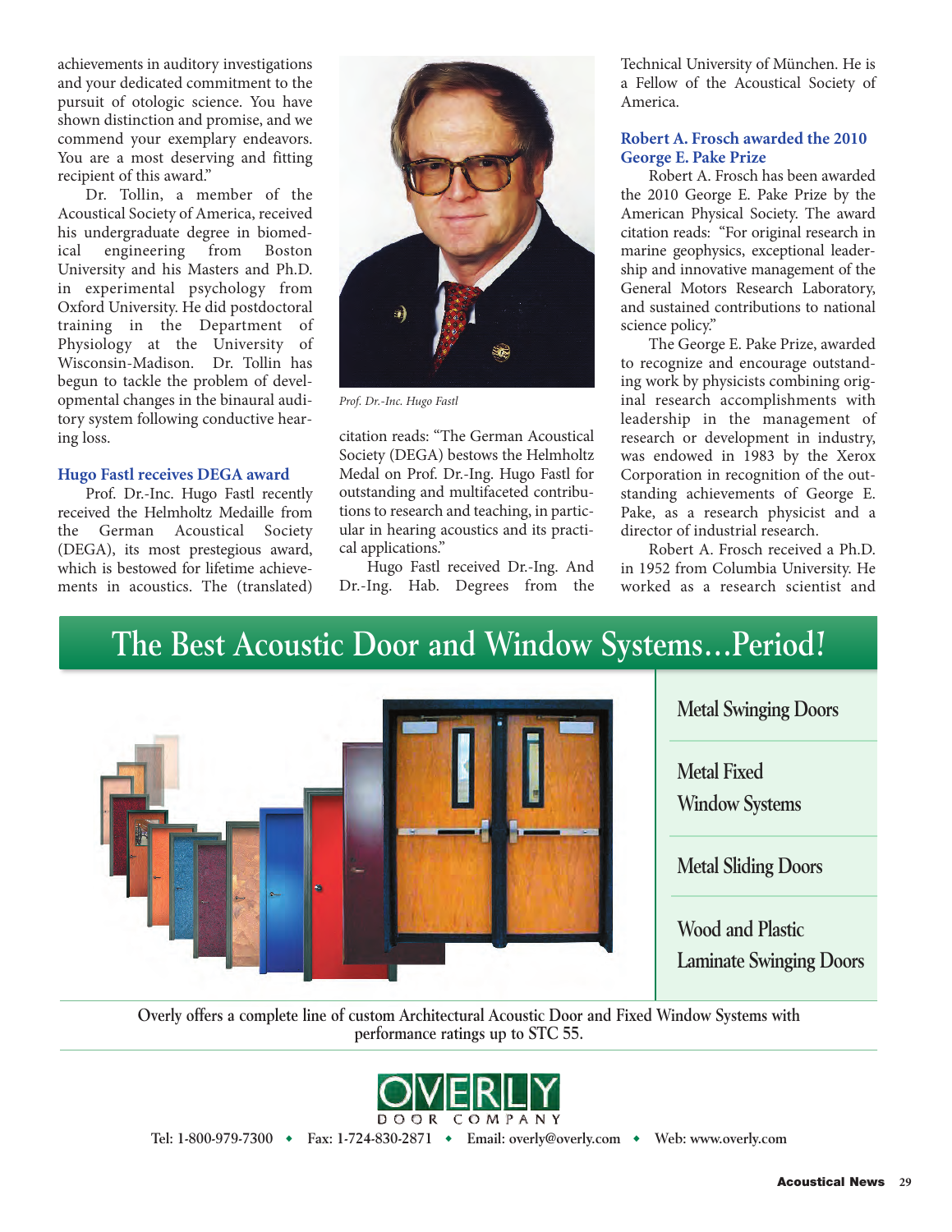

*Robert A. Frosch*

director of research programs for Hudson Laboratories of Columbia University from 1951 to 1963 working on problems in underwater sound, sonar, oceanography, marine geology, and marine geophysics. During this period he was also Technical Director of Project ARTEMIS, a very large experimental active sonar system development.

From 1963 until his retirement in 1993, Dr. Frosch has served in many positions including Director for Nuclear Test Detection, and then Deputy Director of the Department of Defense Advanced Research Projects Agency (ARPA), Assistant Secretary of the Navy for R&D and the first Assistant Executive Director of the United Nations Environment Programme (UNEP), Associate Director for Applied Oceanography at the Woods Hole Oceanographic Institution (WHOI) and Administrator of NASA, and Vice President of the General Motors Corporation in charge of Research Laboratories. He is now Senior Associate at the Belfer Center for Science and International Affairs, John F. Kennedy School of Government, Harvard University, and Guest Investigator in the Applied Ocean Physics and Engineering Department of the Woods Hole Oceanographic Institution (WHOI.

Dr. Frosch is a member of the National Academy of Engineering (NAE), the UK Royal Academy of Engineering (RAE), and the American Academy of Arts and Sciences, a Fellow of the Acoustical Society of America, American Physical Society, American Association for the Advancement of Science, and the Institute of Electrical and Electronics Engineers. His awards include the Bueche Medal (NAE), the Founders Medal (IEEE), the Navy Distinguished Public Service Award, and the NASA Distinguished Service Medal.

#### **2010 Safe-in-Sound Excellence in Hearing Loss Prevention Awards**

The National Institute for Occupational Safety and Health (NIOSH), in partnership with the National Hearing Conservation Association (NHCA), announced the recipients of the 2010 Safe-in-Sound Excellence in Hearing Loss Prevention Awards™, honoring those who have shown their dedication to the prevention of noise-induced hearing loss through innovative or excellent hearing loss prevention practices in the work environment. The awards were presented at the 35th Annual Hearing Conservation Conference on February 26, 2010 in Orlando, Florida.

The award honors hearing loss prevention programs in the construction, manufacturing, and service sectors. In addition, it recognizes individuals or organizations for innovation in hearing loss prevention and their dedication to fostering and implementing new and unique advances in the prevention of hearing loss.

The 2010 recipients were: Etymotic Research, Inc.; the New York City Department of Environmental Protection (NYC DEP) and Parsons Brinckerhoff, Inc. (PB); and Dr. Kris Chesky and the College of Music, University of North Texas. The awards were presented by Capt. Margaret Kitt of NIOSH and accepted by Mead Killion of Etymotic Research Inc.,



*Erich Thalheimer, Mead Killion, Kris Chesky, and Capt. Margaret Kitt*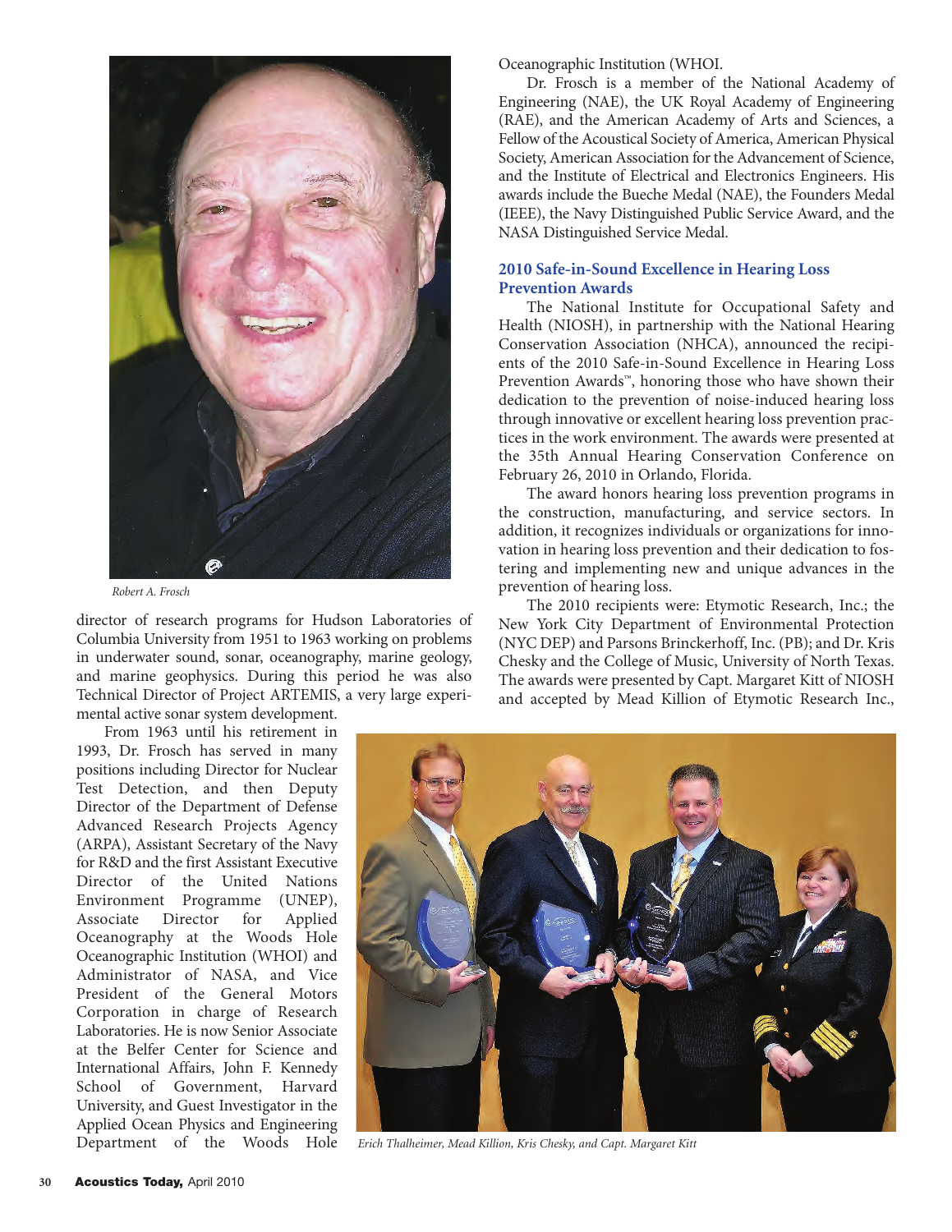Erich Thalheimer of Parsons Brinckerhoff, Inc., and Kris Chesky (see photo below).

Nominations for the next awards will be accepted until September 1st, 2010. For further information please visit www.safeinsound.us.

#### **ASA and AIP Choose New Congressional Science Fellow**

The Acoustical Society of America (ASA) and the American Institute of Physics (AIP) are pleased to announce the selection of Peter Norgaard as their jointly-sponsored Congressional Science Fellow , who will work on Capitol Hill in 2010-11. Norgaard has a background in mathematics, physics, aerospace engineering, and computer science and is slated to complete his Ph.D. in Physics from Princeton University this summer.

Norgaard's policy interest, communication skills and excellent scientific credentials make him well prepared to serve as the AIP-ASA 2010-11 Congressional Science Fellow. Peter will work to provide lawmakers with the best possible information about existing and emerging science and technology, and identify and communicate information so they are able to address science-related issues more effectively. He hopes to gain experience on Capitol Hill that will ultimately make him a better researcher, policy maker, teacher, and citizen.

Norgaard's variety of research experiences combined with his continued interests in literature, history, and politics enables him to effectively communicate scientific topics in many ways. Peter's research focuses on numerical simulations of fluid and plasma dynamics, applications of this include space propulsion and fusion energy. In addition, Norgaard's laboratory experiences include work at Lawrence Berkeley Lab, Princeton Plasma Physics Lab and NASA Goddard Space Flight Center.

Norgaard has a passion for communicating scientific information effectively to individuals or groups of varied technical backgrounds. Consequently, he has consistently pursued opportunities to present his work to both scientific and general audiences. This has led to presentations at scientific meetings and University sponsored colloquia, seminars to incoming freshmen about extracurricular research, and the annual Department of Energy (DOE) Computational Science Fellows Conference in Washington, DC.

ASA recently partnered with AIP to co-sponsor a Congressional Science Fellow and help expand AIP's fellowship program from one fellow to two. Norgaard will follow in the footsteps of past ASA Congressional Fellows who have worked as professional staff on committees and as congressional office staff. Congressional Fellows have made major contributions to the legislative process, researching hearings, and drafting major portions of legislation that covered topics as diverse as science education and judicial misconduct.

The Congressional Science Fellowship program enables qualified, highly-motivated scientists to actively participate in the federal government's policymaking process. Fellows gain insight into the workings of government, learn how to contribute their voices and knowledge to the policy-making process, and perform a public service by providing skilled support to help inform policy decisions. Applications are



*Peter Norgaard*

due January 15 of each year. Application instructions can be found at: http://aip.org/gov/fellowships/ cf.html. All qualified candidates are encouraged to apply.

#### **JASA to publish special issues on various topics in acoustics**

The Journal of the Acoustical Society of America is planning to publish a number of special issues on various topics in acoustics. The contemplated special issues will consist of 20 or more papers and will have separate binding, each appearing as a part two of a regular issue of JASA Special issues for which manuscripts are being currently solicited include the following: Education in acoustics; Musical acoustics; Acoustics of bubbles and cavitation; Ocean acoustics at continental shelfbreaks.

Authors interested in contributing papers for these special issues can find more information at the website http://asa.aip.org/jasa.html

### **Fellows, Institute of Noise Control Engineering of the USA**

The Institute of Noise Control Engineering of the USA has named the following individuals, most of whom are